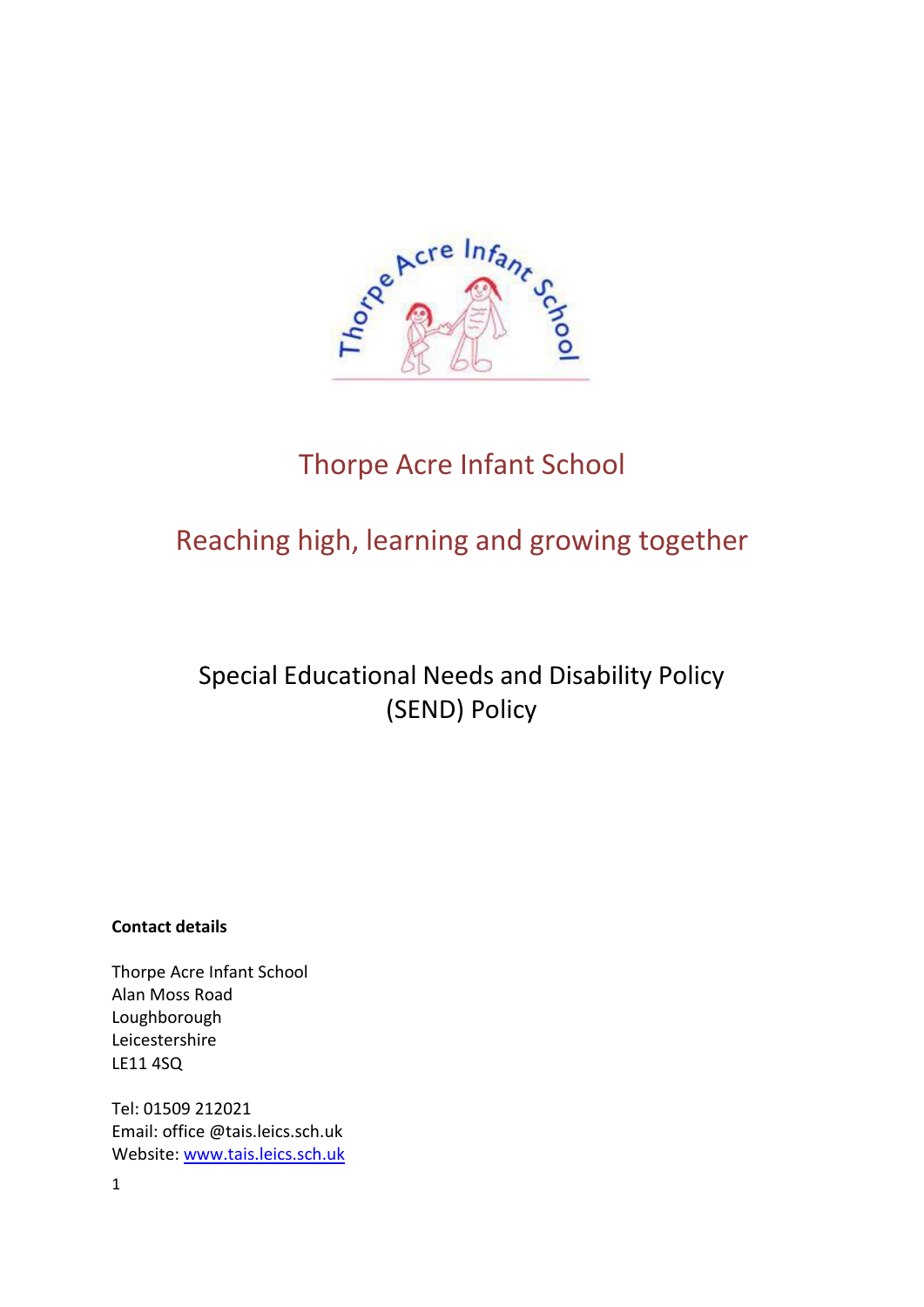## **Index:**

**Section 1: RESPONSIBILITY FOR THE COORDINATION OF SEND PROVISION**

**Section 2: AIMS AND OBJECTIVES**

**Section 3: SEND CATEGORIES AND IDENTIFICATION PROCESS**

**Section 4: A GRADUATED APPROACH TO SEND SUPPORT**

**Section 5: CRITERIA FOR EXITING THE SEND REGISTER/RECORD**

**Section 6: HOW WILL THE SCHOOL SUPPORT A CHILD WITH SEND?**

**Section 7: Parents/Carers**

**Section 8: SUPPORTING PUPILS AT SCHOOL WITH MEDICAL CONDITIONS**

**Section 9: MONITORING AND EVALUATION OF SEND**

**Section 10: TRAINING AND RESOURCES**

**Section 11: STORING AND MANAGING INFORMATION**

**Section 12: ACCESSIBILITY**

**SECTION 13: DEALING WITH COMPLAINTS**

**SECTION 14: BULLYING**

**Section 15: REVIEWING THE SEND POLICY**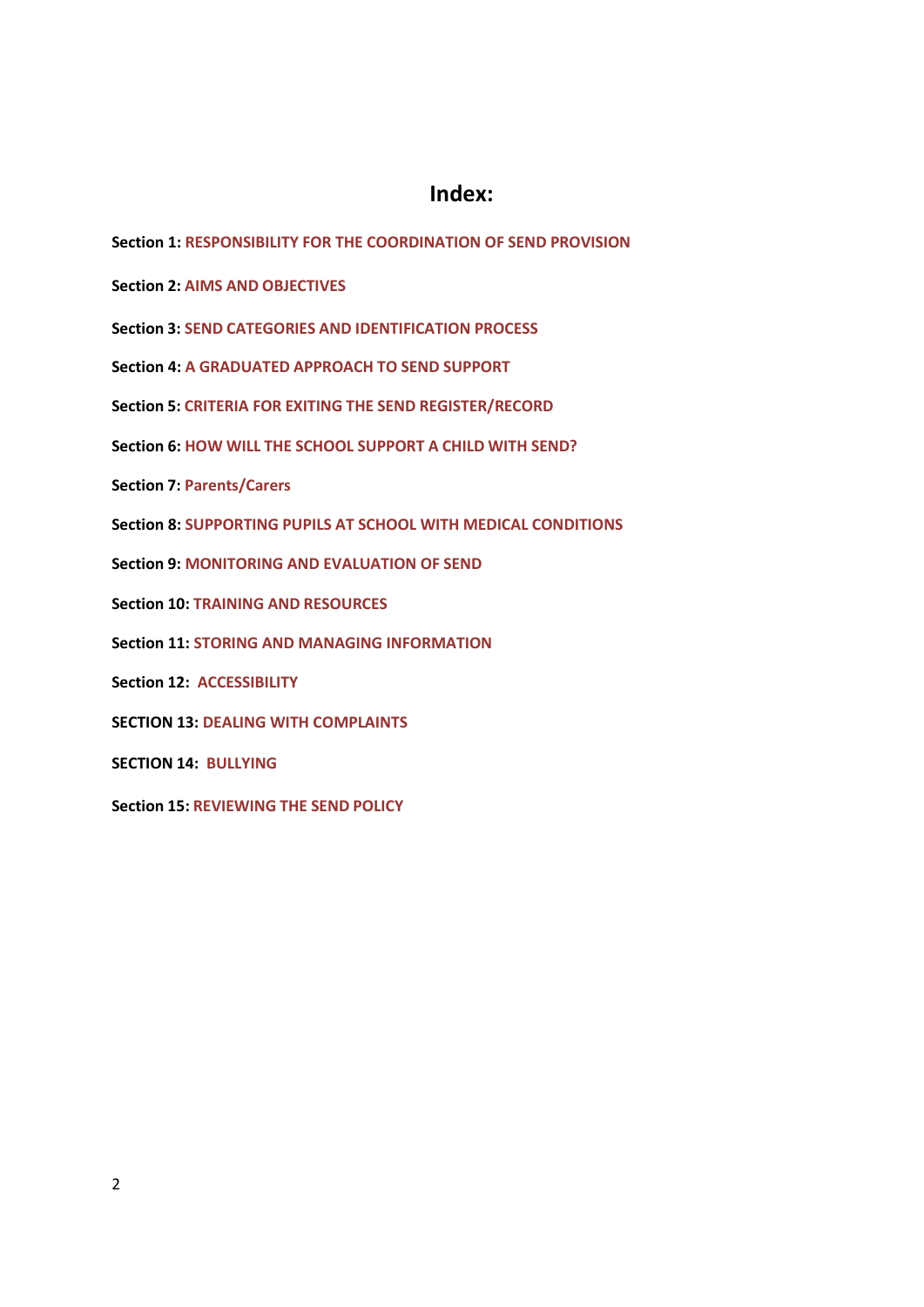#### **Section 1: RESPONSIBILITY FOR THE COORDINATION OF SEND PROVISION**

• The SENDCo is responsible for overseeing the provision for students with SEND. The SENDCo

#### is: **Miss V Bowman**

• The SEND Governor is responsible for ensuring there is a qualified teacher designated as SENDCo for the school and that they hold the National SENDCo Award. They must also ensure that the school provides the SENDCo with sufficient time and resources to carry out their functions. They will work with the SENDCo to ensure the school meets its responsibilities under the 'Equality Act 2010'. In particular, with regard to reasonable adjustments and access arrangements. They will also consider their strategic approach to meeting SEND in the context of resources (including financial) available, such as the Pupil Premium. They will carry out pupil and parent interviews to gather their views and report their findings to the governing body.

The SEND Governor is: **Mrs A. Bademosi**

- The DSL (Designated Safeguarding Lead) in school is: **Ms J. Beaumont,** Deputies include: **Miss K Henson, and Mrs A Page**
- The member of staff responsible for managing PPG (pupil premium grant) and LAC (Looked

after child) funding is: **Ms J Beaumont**

• The member of staff responsible for managing the medical needs of pupils is: **Ms J Beaumont**

The related policy is available on the school website.

#### Our mission statement:

*The vision of Thorpe Acre Infant School, is to provide an excellent early years education in a stimulating and supportive environment. We challenge all to cultivate a love for learning, to strive to fulfil their potential, and to be inspired to explore the wider world. We aim to develop a culture of inclusion in which all those connected with the school feel proud of their identity and able to participate fully in school life.*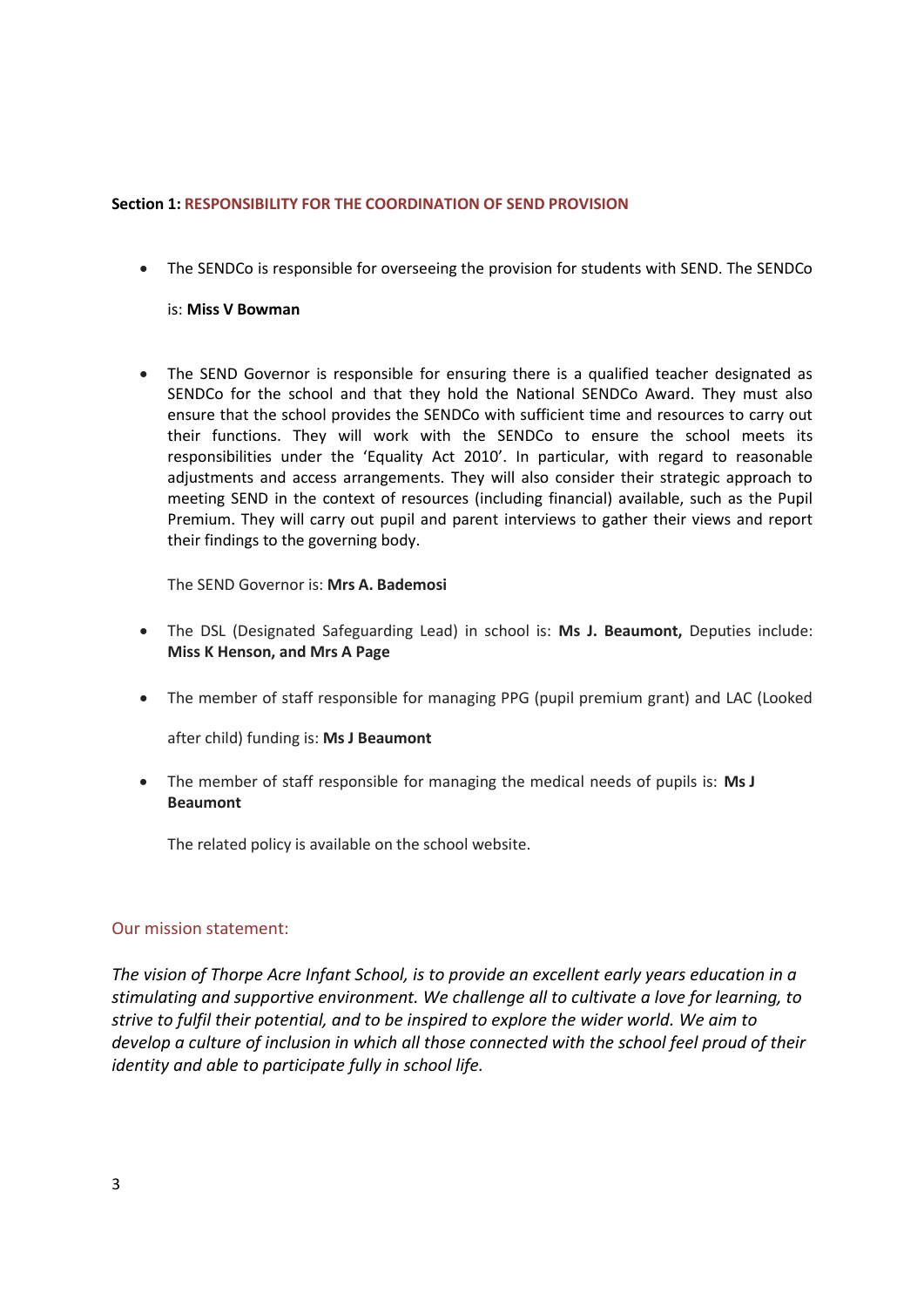#### **Section 2: AIMS AND OBJECTIVES**

We are an inclusive school and aim to provide *every child* with access to a broad and balanced education- this includes the National Curriculum, in line with the 'Special Educational Needs and Disability Code of Practice 2014'.

#### Our aims are to:

- provide children with high quality teaching through regular training at staff CPD sessions;
- have high expectations that each child will reach their potential in all aspects of school life;
- develop independent learners who can transfer these skills to future life;
- educate pupils with SEND, wherever possible, alongside peers in mainstream classrooms;
- assess pupil data regularly and provide appropriate support where it is needed;
- undertake effective assessment and provision that will be secured in partnership with parents/carers, children and external agencies.

#### Objectives:

- 1. To identify and provide for pupils who have special educational needs and disability needs;
- 2. To work within the guidance provided by the current code of practice;
- 3. To operate 'whole school, whole pupil' approach to the management and provision of support for special educational needs;
- 4. To provide a Special Educational Needs and Disability Co-ordinator (SENDCo) who will work with the SEND inclusion policy;
- 5. To provide support and advice for all staff working with special educational needs pupils.

#### **Section 3: SEND CATEGORIES AND IDENTIFICATION PROCESS**

#### **What are special educational needs (SEND)?**

The term 'special educational needs and/or disabilities' refers to children who have learning difficulties or disabilities that make it harder for them to learn than most children of the same age.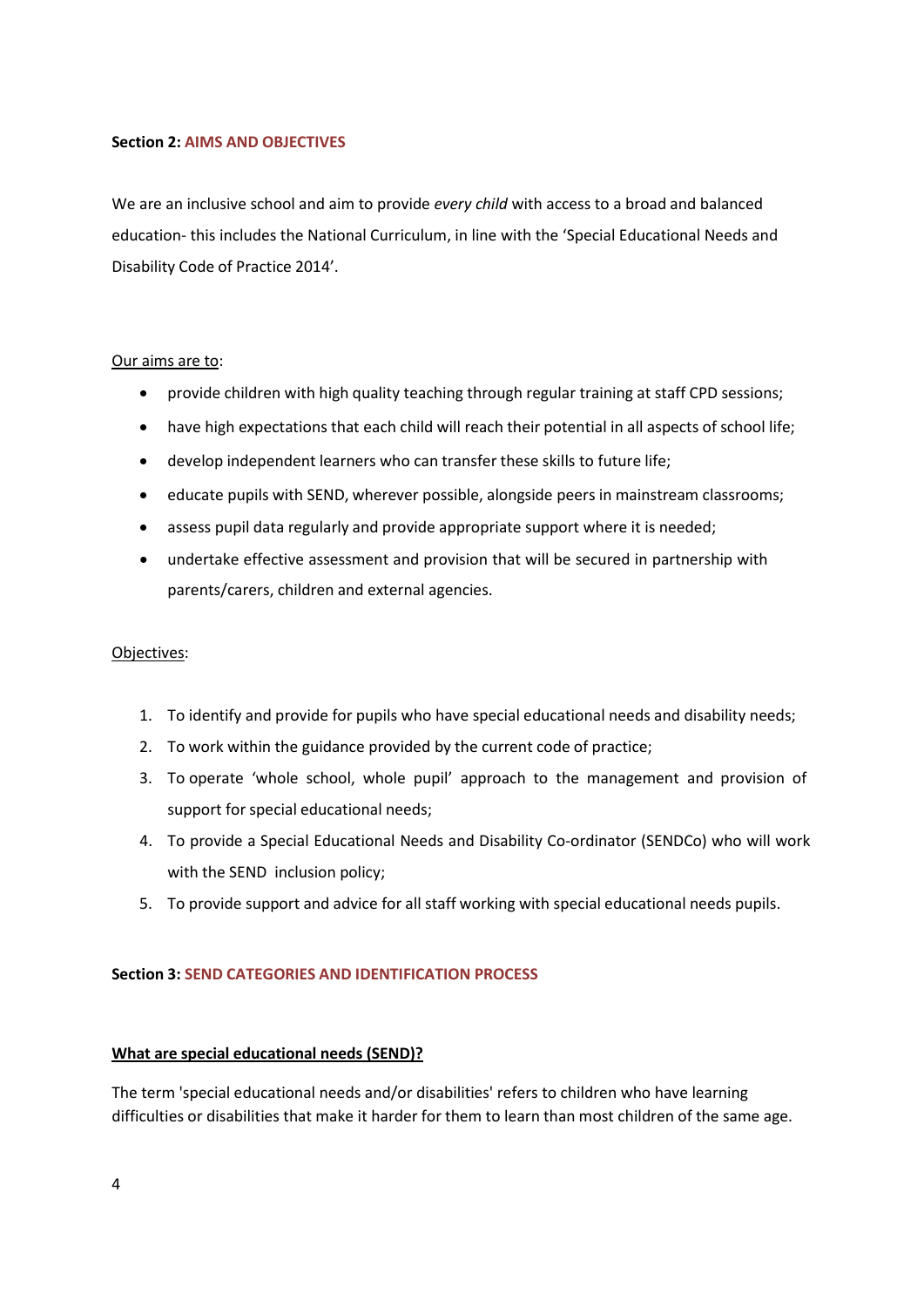Our school aims to provide support for children, sometimes with the help of specialists. If your child has special educational needs, they may need extra help in a range of areas, for example:

- schoolwork reading, writing, number work or understanding information;
- expressing themselves or understanding what others are saying;
- making friends or relating to adults;
- personal organisation;
- a sensory or physical need(s) which may affect them in school.

More specifically, the *Special Educational Needs and Disabilities (SEND) Code of Practice,* sets out four main areas/ headings:

#### • **Communication and Interaction**

A child may…

- have speech sounds difficulties;
- find it difficult to communicate with others;
- have difficulty understanding others;
- have an autism spectrum disorder/condition (ASD/ASC).

#### • **Cognition and Learning**

A child may…

- learn at a slower pace than others of the same age;
- have a specific learning difficulty (SpLD), such as dyslexia, dyspraxia, dyscalculia.
- **Social, emotional and mental health difficulties**

Children may…

- show emotional difficulties such as withdrawn or challenging behaviour;
- have disorders, such as, attention deficit disorder (ADD), attention deficit hyperactive disorder (ADHD) or attachment disorder.

#### • **Sensory and/or physical needs**

This may include:

- visual impairment (VI)
- hearing impairment (HI)
- multi-sensory impairment (MSI)
- physical disability (PD)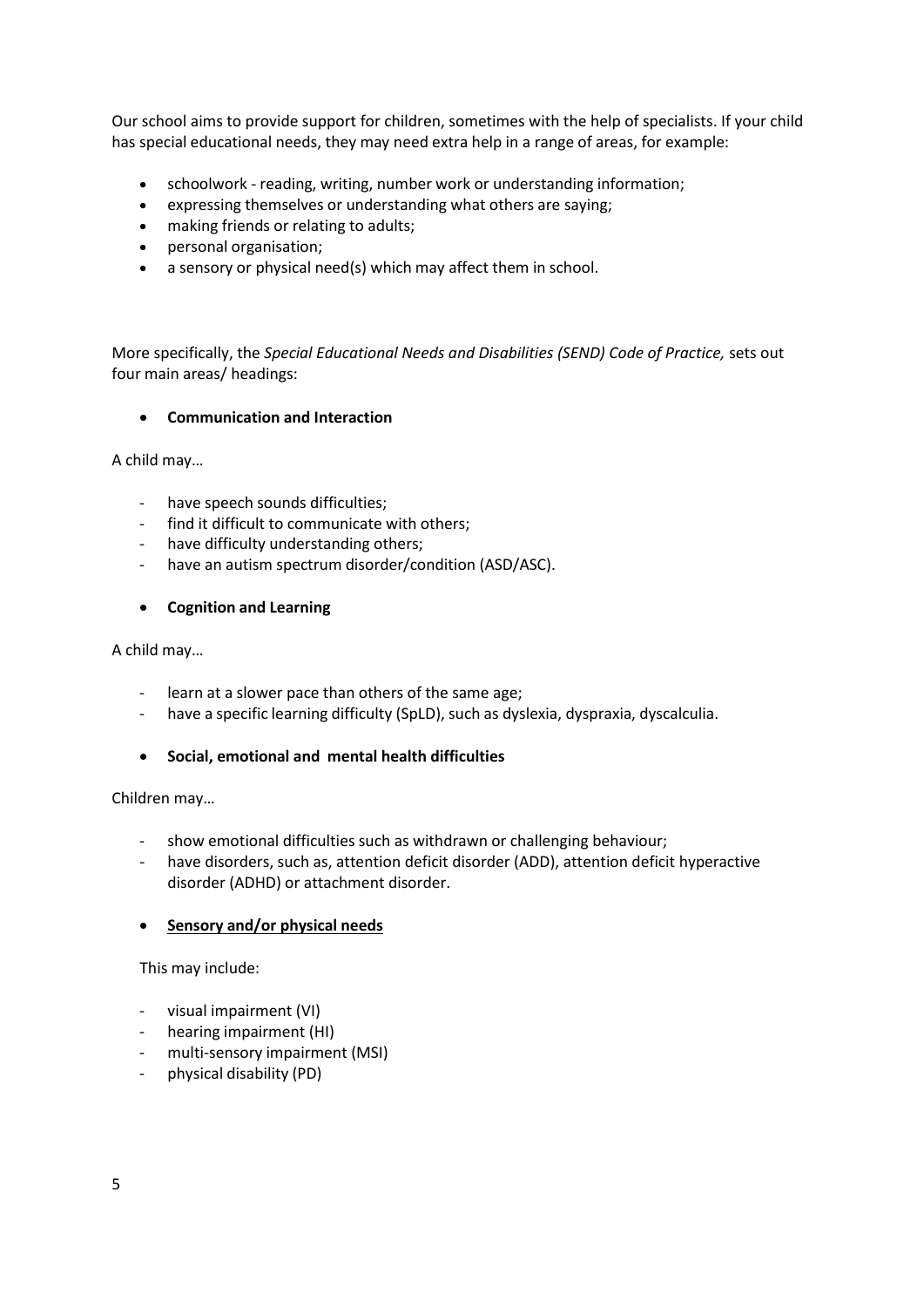## **Section 4: A GRADUATED APPROACH TO SEND SUPPORT**

## High Quality Teaching

The teacher has the highest possible expectation for children in their class and all teaching is based upon building on what a child already knows, can do and understand. All teachers are responsible and accountable for the progress and development of pupils in their class, including where pupils access support from teaching assistants or specialist staff. If any member of staff working with a child identifies that they have difficulties in particular areas, that they find it harder than their peers to gain skills or knowledge, or that they are not making the progress that is expected, they will bring this to the attention initially of the class teacher.

## **High quality teaching, differentiated for individual pupils is the first step in responding to pupils who have been identified as having gaps in their understanding/learning.**

Thorpe Acre Infant school uses a variety of monitoring methods to promote and ensure High Quality Teaching which include:

- Lesson observations
- Work scrutiny
- Planning scrutiny
- Skills audits
- Moderation
- Pupil progress meetings
- Learning walks
- Performance management meetings

#### **The Graduated Approach**

#### *The process for implementing SEND support is in four stages (Refer P86, 100 SEND Code of Practice)* **Assess**

We will gather information about the child's well-being, previous progress, motivation, attainment and learning from everyone involved with the child, to give us an accurate picture of the child's needs. This information gathering usually includes the child, teacher(s), SENDCO, parents/carers and any outside agencies (Health, Social and Educational).

#### **Plan**

Personalised (SEND) records will be kept to outline children's starting point, needs and development. This may include for example, targets drawn from speech and language therapy input, small steps trackers for English and Boxall profiles for SEMH. An IEP (individual educational plan) may be written to outline what will be put in place to achieve specific targets or outcomes. A SEND support plan may also be written to outline what has been put in place to achieve these outcomes.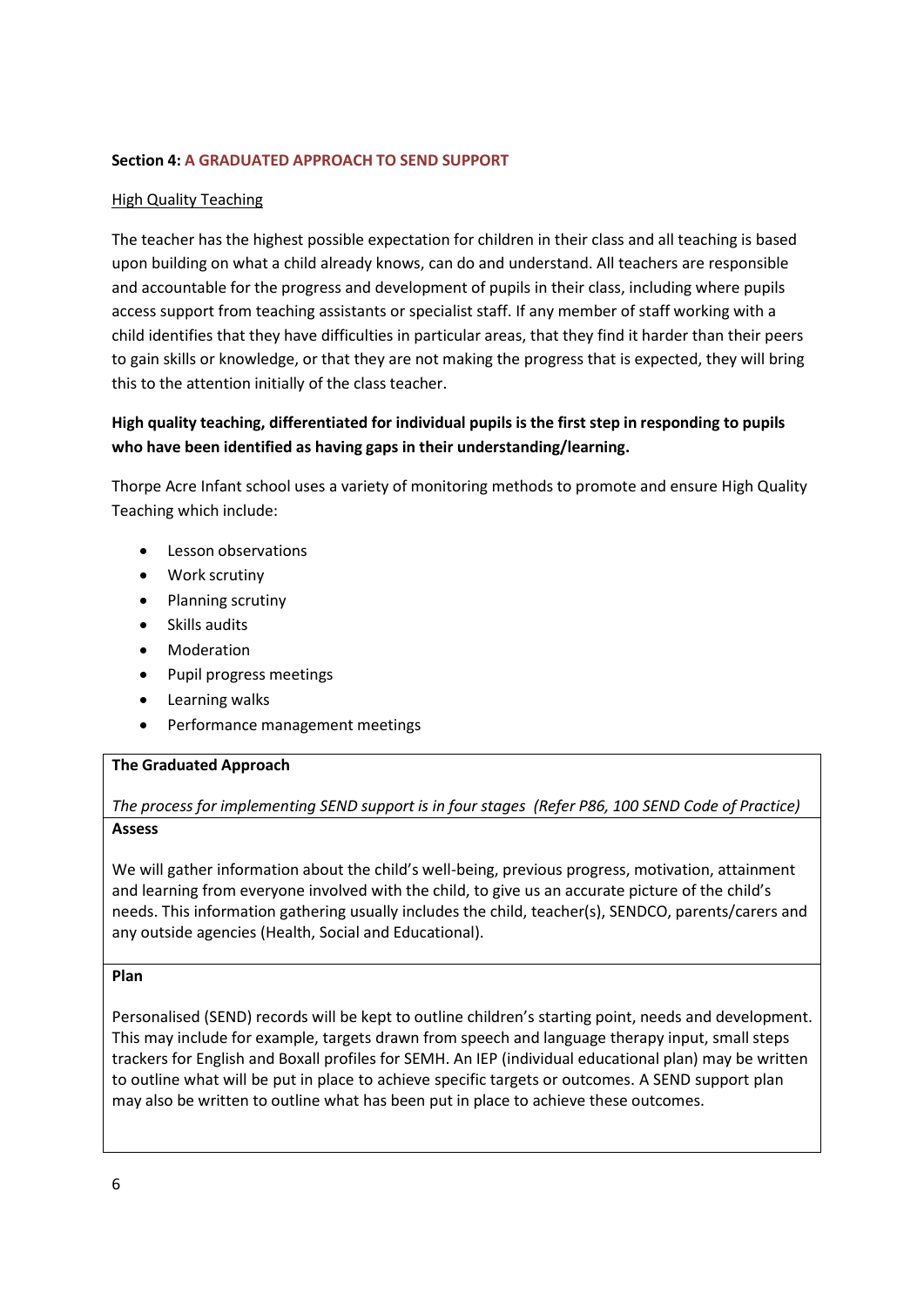The records may include:

- **■** Interventions/strategies that will be used to achieve specific targets and how they will be delivered;
- Details of any focussed support from a teacher/teaching assistant;
- Resources deployed, used to ensure the child has access to the curriculum;
- Suggestions about how the parent and or pupil can contribute to their targets

#### **Do**

Personalised records are working documents to be used by all those supporting the child. The class teacher remains responsible for the child's progress and works closely with any teaching assistants or specialist staff, to plan and assess the impact of support and interventions and how they link to classroom teaching. Adjustments and annotations will be made to the trackers, IEP'S and SEND support plan to reflect progress. If the child's class teacher has any concerns they will discuss this with the SENDCO and seek further advice.

## **Review**

The effectiveness of the support and interventions will be reviewed at least termly. The impact and quality of the support will be measured and evaluated as well as the views of the pupil and their parents will be sought. This will inform our next steps. The class teacher working with the SENDCo will revise the support in light of the pupils' progress and development. A decision will be made about any necessary changes in consultation with the parent /carer and pupils, and the IEP's may be updated to enable the child to achieve their next steps in learning.

#### **Section 5: CRITERIA FOR EXITING THE SEND REGISTER/RECORD**

Children may be removed from the SEND register based on their individual context and where they have:

- **a)** made rapid progress and consistently achieves their targets;
- **b)** raised their attainment so as it is closer to Age Related Expectations;
- **c)** closed the gap between themselves and their peers;
- **d)** resolved any concerns which were identified upon transition from the previous setting
- **e)** demonstrated that their disability no longer hinders their progress academically, socially and/or developmentally.
- **f)** If they have been discharged from an outside agency and teachers alongside parents believe that they do not need any additional support.

The process of being removed from the record will be done through a graduated approach and in consultation with pupils, parents and relevant professionals. A letter of confirmation that a child will be removed from the record will be signed by the both the parent and SENDCo.

The child will continue to be closely monitored by their class teacher and the Headteacher through pupil progress meetings, to ensure progress continues.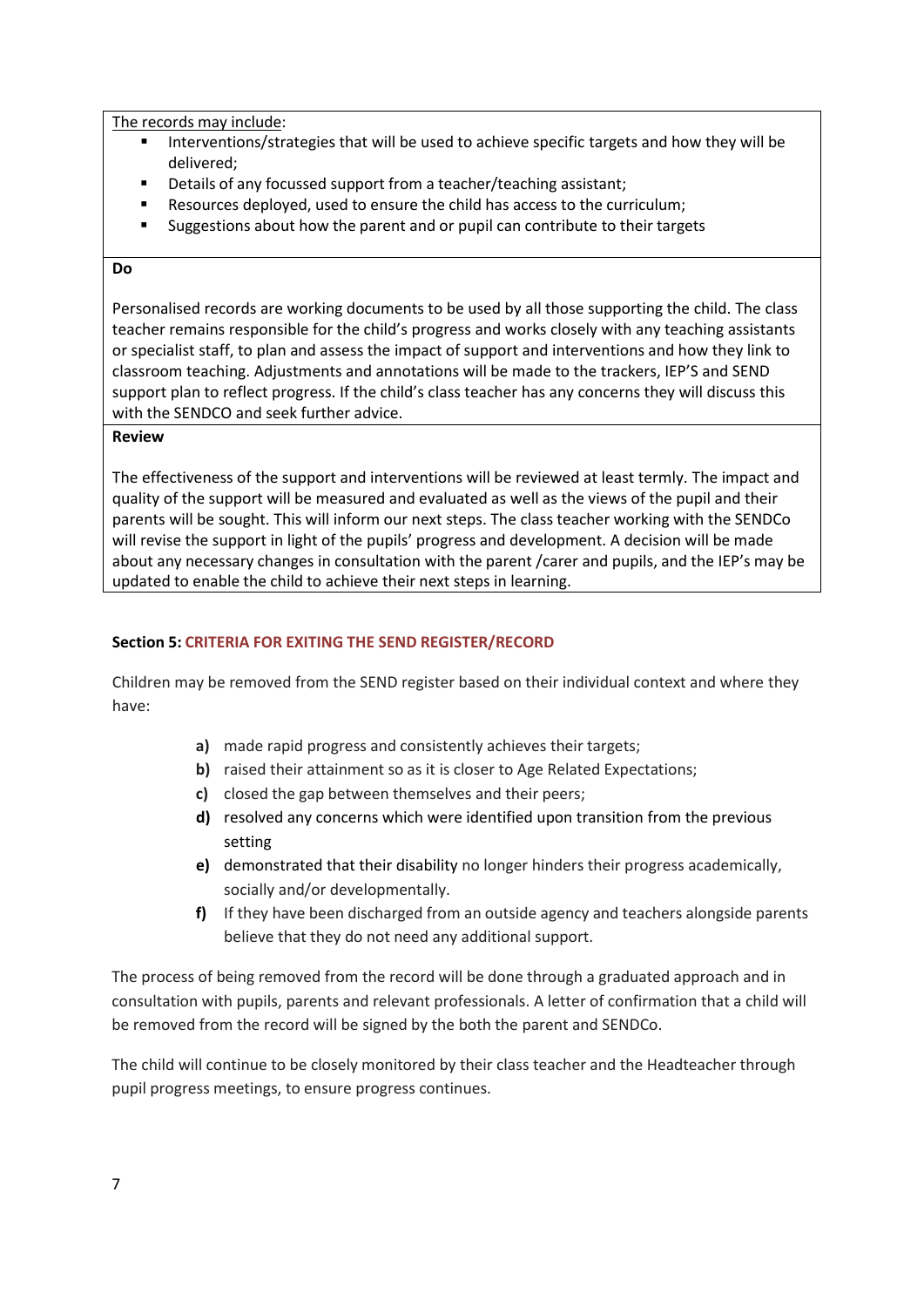## **Section 6 : HOW WILL THE SCHOOL SUPPORT A CHILD WITH SEND?**

All pupils will be provided with high quality teaching that is differentiated to meet the diverse needs of all learners. Where concerns arise, parents will be informed that the school considers their child may require SEND support and their partnership sought in order to improve attainment. Support may be provided in class, through intervention programmes, booster sessions or with specific resources. Please refer to our SEND information report for more detail on how the curriculum and environment is adapted for SEND children as well as how we provide additional support to aid their learning.

Pupils with a disability will be provided with reasonable adjustments (such as auxiliary aids and services) to overcome any disadvantage experienced in schools and increase their access to the taught curriculum.

Pupils' attainment is tracked using the whole school tracking system and those failing to make expected levels of progress are identified very quickly. All pupils are then discussed in termly pupil progress meetings that are undertaken between the class teacher and the Headteacher or a member of the Senior Leadership team and if appropriate, the pupil themselves.

## Action relating to SEND support will follow an **assess, plan, do and review model**:

1. **Assess**: Data on the pupil held by the school will be collated by the class/subject teacher in order to make an accurate assessment of the pupil's needs. Parents will always be invited to this early discussion to support the identification of action to improve outcomes.

2. **Plan**: If review of the action taken indicates that "additional to and different from" support will be required, then the views of all involved including the parents and the pupil will be obtained and appropriate evidence-based interventions identified, recorded and implemented by the class/subject teacher with advice from the SENDCo.

3. **Do**: SEND support will be recorded and will identify a clear set of expected outcomes, which will include stretching and relevant academic and developmental targets (this may include for young people, targets around preparing for adulthood) that take into account parents' aspirations for their child. Parents and the pupil will also be consulted on the action they can take to support attainment of the desired outcomes. This will be recorded and a date made for reviewing attainment.

4. **Review**: Progress towards these outcomes will be tracked and reviewed at least termly with the parents and the pupil.

If progress rates are still judged to be inadequate despite the delivery of high quality interventions, advice will be sought from external agencies regarding strategies to best meet the specific needs of a pupil. This will only be undertaken after parent permission has been obtained and may include referral to:

1. Specialists in other schools e.g. teaching schools, special schools.

2. Speech and Language Therapy Service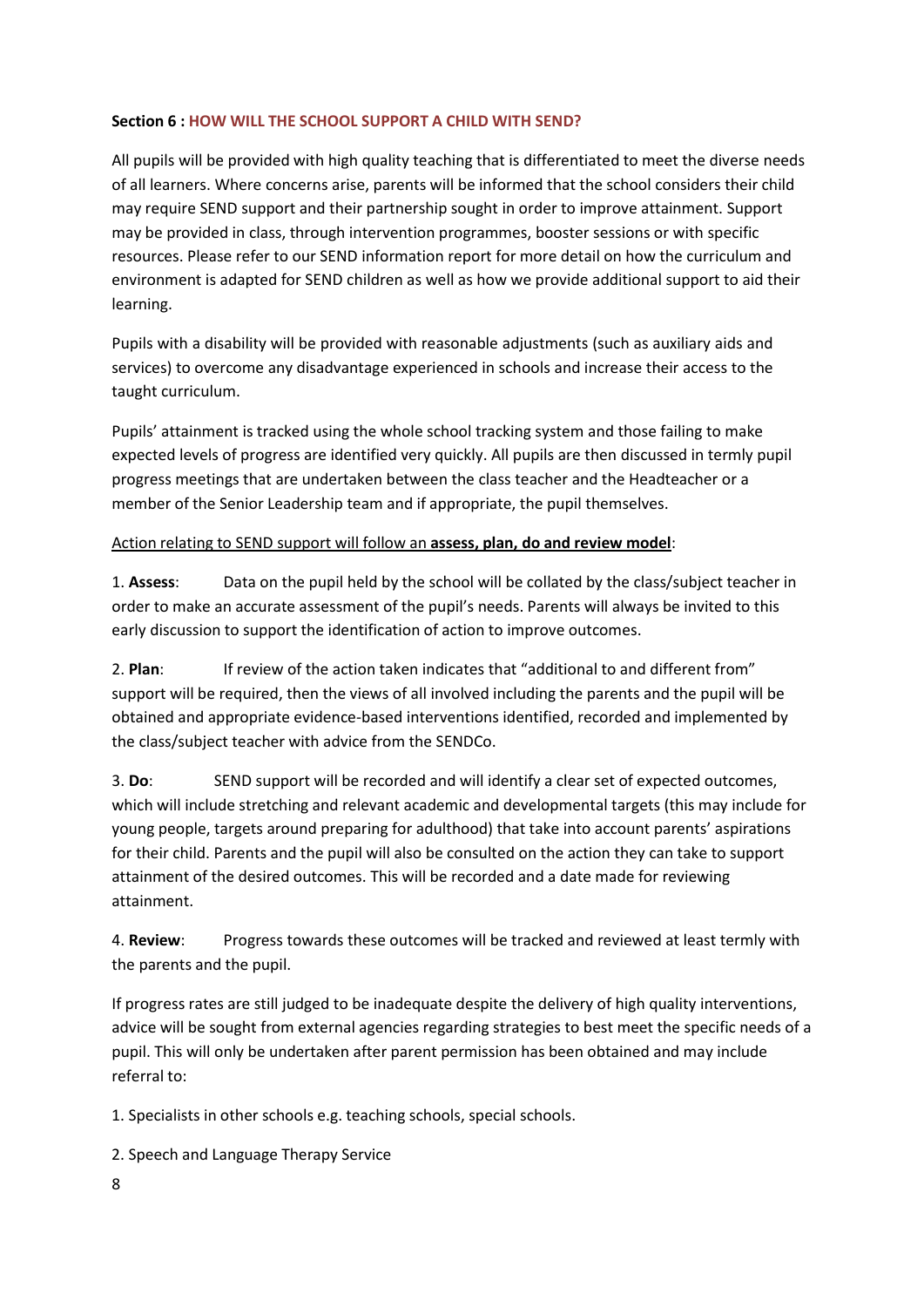3. Specialist teaching service: Autism and learning support team, Inclusion service: Hearing support team, Vision and assistive technology for education team

4. Educational Psychologist Service

5. School Nurse

In addition, the school will involve external agencies as appropriate including health and social services, community and voluntary organisations for advice on meeting the needs of pupils with SEND and in further supporting their families.

For a very small percentage of pupils, whose needs are significant and complex and the SEND Support required to meet their needs cannot reasonably be provided from within the school's own resources, a request will be made to the local authority for top up funding or to conduct an assessment of education, health and care needs. This may subsequently result in an Education, Health and Care (EHC) plan being provided.

A child identified with SEND may require additional arrangements and adjustments, in accordance with national guidance, to enable them to fully access tests and assessments such as Key Stage 1 SATs. This may be in the form of a reader, a scribe, additional time or rest breaks.

## **Section 7: Parents/Carers**

Your child's education is a partnership between parents and teachers and we encourage regular communication between home and school. We have an open-door policy where teachers are happy to arrange informal meetings with parents to update or share information.

Attainments towards the identified outcomes will be shared with parents at least termly at parents' evenings or in SEND reviews. Official parents evening appointments are extended for parents of children with SEND so that there is enough time to dedicate to informing parents about their child's progress or next steps. The SENDCO is also often included in these appointments.

If a child has complex needs, they may have an Education, Health and Care plan (EHCP). Parents/carers will be invited to contribute to a formal annual review to discuss their child's progress and be involved in deciding the next steps.

Parents are encouraged to arrange an appointment to discuss their child's progress with the class/subject teacher, the SENDCo, a member of the Senior leadership team at any time when they feel concerned or have information they feel they would like to share that could impact on their child's success. Please contact the school office who will arrange this appointment for you.

Please look at the school websit[e http://www.tais.leics.sch.uk/](http://www.tais.leics.sch.uk/) which includes links to other websites and resources that we have found useful in supporting parents to help their child learn at home.

The class teacher or SENDCo may also suggest additional ways of supporting your child's learning. Where external agencies are involved, they may be able to suggest advice and strategies which can be used at school or at home. The school organises a number of parent workshops during the year.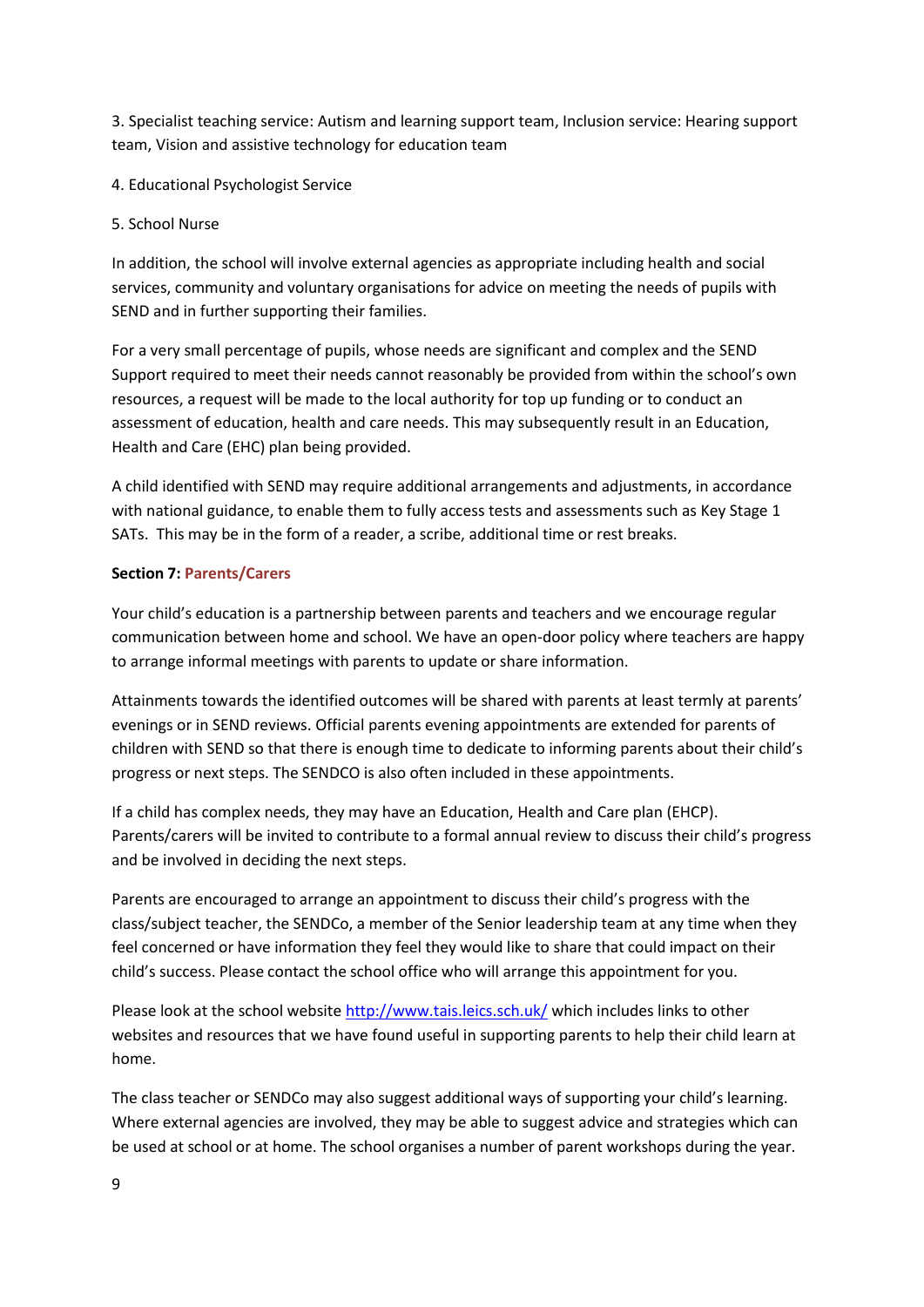These are advertised in the school newsletter and on our website and aim to provide useful opportunities for parents to learn more about how to support their child's learning;

If you have ideas concerning additional help that you would like to have access to in order to further support your child's learning, please contact the SENDCo who will locate information and guidance for you in this area.

## **Parent and carer views**

The school acknowledges the importance of parent/carer views and pupil voice, therefore throughout the process, their views will be sought through discussions and in review meetings. Parents are invited to attend meetings on the occasion of a relevant outside professional, such as a Educational Psychologist, reporting to school.

## **Support services for parents of pupils with SEND include:**

SENDIASS (Special educational needs and disability information advice and support service) offer independent advice and support to parents and carers of all children and young people with SEND. The nearest SENDIASS hub can be located via the website [http://www.SENDiassleicester.org.uk/](http://www.sendiassleicester.org.uk/) or, via *SENDIASS 0116 2575027*

SENDIASS will also provide information on how to access an Independent Supporter for those parents whose children are being assessed for an EHCP. Independent Supporters aim to provide guidance to parents regarding the EHCP process.

• For parents who are unhappy with the Local Authority or school responses to their child's SEND, parents may seek mediation from the regional mediation services.

• Parents and carers can also appeal to the Government's SEND tribunal if you disagree with the Local Authorities decisions about your child's special educational needs. You can also appeal to the tribunal if the school or council has discriminated against your disabled child.

Information on where the Local Authority's Local Offer can be found at:

## [http://www.leics.gov.uk/index/children\\_families/local\\_offer.htm](http://www.leics.gov.uk/index/children_families/local_offer.htm)

Information on the school '**SEND Information Report**' can be found on the school website.

## **How will the school prepare/support my child when joining or transferring to a new school?**

*A number of strategies are in place to enable effective pupils' transition. These include:*

## On entry:

• A planned introduction programme is delivered in the Summer term to support transfer for pupils starting school in September as well as the transition to other year groups/classes within school. This also includes EYFS teachers visiting preschools.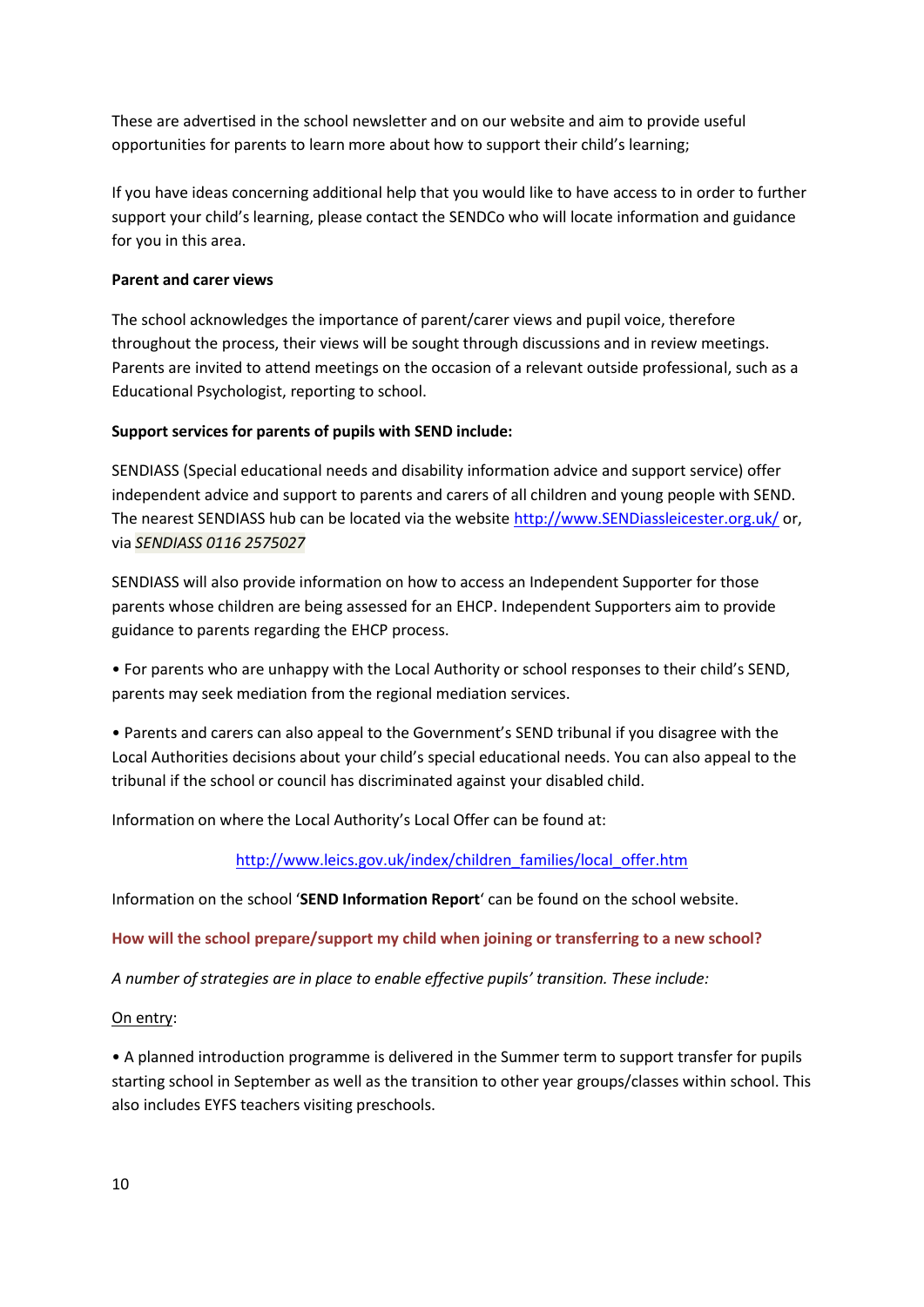• Parent/carers are invited to a meeting at the school and are provided with a range of information to support them in enabling their child to settle into the school routine.

• The SENDCo meets with all new parents of pupils who are known to have SEND to allow concerns to be raised and solutions to any perceived challenges to be located prior to entry.

• If pupils are transferring from another setting, the previous school records will be requested immediately and a meeting set up with parents to identify and reduce any concerns.

## Transition to the next school

• The transition programme in place for pupils provides a number of opportunities for pupils and parents to meet staff in the new school.

*These opportunities are further enhanced for pupils with SEND.*

• Parents will be encouraged to consider options for the next phase of education and the school will involve outside agencies, as appropriate, to ensure information provided is comprehensive but accessible.

• Accompanied visits to other providers may be arranged as appropriate.

• For pupils transferring to local schools, the SENDCo's of both schools will meet to discuss the needs of pupils with SEND in order to ensure a smooth transition.

• The records of pupils who leave the school mid-phase will be transferred when the school is notified that the child has been enrolled at another school.

## **Section 8 : SUPPORTING PUPILS AT SCHOOL WITH MEDICAL CONDITIONS**

Thorpe Acre Infant School recognises that pupils at school with medical conditions should be properly supported so that they have full access to education, including school trips and physical education. Some children with medical conditions may be disabled and where this is the case the school will comply with its duties under the Equality Act 2010.

Some pupils may also have special educational needs (SEND) and may have a SEND Support Plan or Education, Health and Care (EHC) plan which brings together health and social care needs, as well as their special educational provision.

Please refer to the policy "Supporting Students with Medical Conditions" for further information.

#### **Section 9: MONITORING AND EVALUATION OF SEND**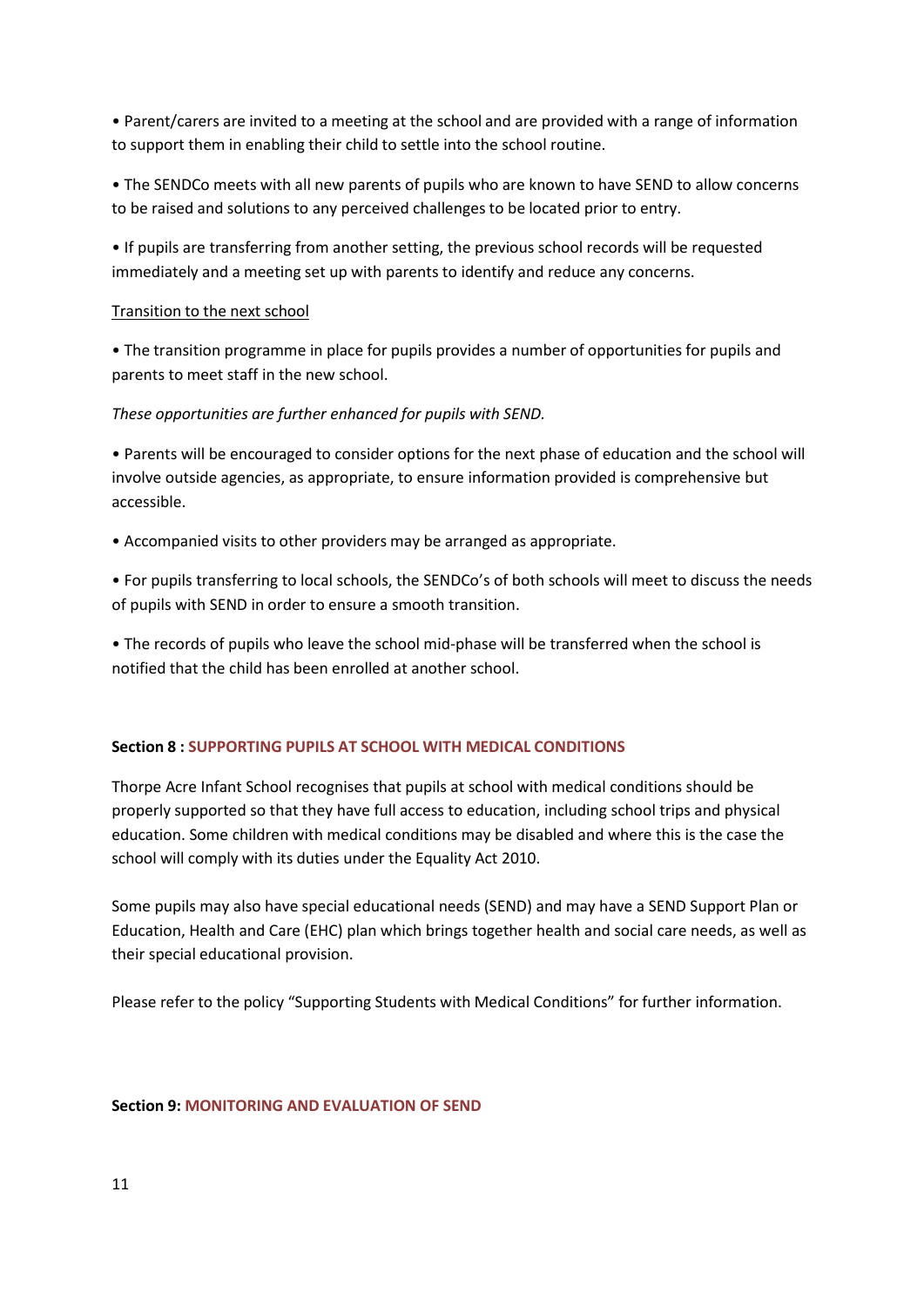We will gather information about the child's well-being, previous progress, motivation, attainment and learning from everyone involved with the child to give us an accurate picture of the child's needs. This usually includes the child, teachers, parents/ carers and any outside agencies.

Working documents such as IEP's (Individual education plan) may be set up to target the individual needs of a specific pupil. This will present specific targets for the child to work towards. Children will receive individualised support by either the class teacher, LSA or SENDCo. This will be reviewed at least termly. Parents and carers will be informed of their child's progress and informed of their new targets. Where appropriate children may also have a small steps tracker to track every step of progress they have made, which is updated each term. They will also be able to make an appointment, if required, to see their child's teacher and/ or the SENDCo in order to discuss the pupil's progress.

In school, written records will be used as a working document to closely monitor the effectiveness of targeted intervention and progress made by the individual pupil. During termly pupil progress meetings, teachers will discuss the progress of children identified as SEND with the Headteacher and/ or SENDCo. If the impact of these interventions on learning is viewed by all as being insufficient then we may seek advice from external agencies.

## *Education, Health and Care Plan* **[EHCP]**

If a child has an EHCP then we will put provision in place as outlined in the plan and follow advice from specialist agencies. These children on an EHCP, will have an annual review in which parents, teachers and other agencies (including health and social care professionals) will be invited to attend, to discuss and review the progress of the named child, set new targets and amend the EHCP where necessary.

#### **Evaluation of provision**

At the start of a school year, provision for each child will be carefully mapped to enable individual needs to be met. Intervention programmes/ groups will be evaluated through half termly/ termly and annual reviews of data to help ensure provision is effective and impacting positively on children's progress.

#### **Governors**

The school will appoint a Governor with responsibility for SEND. Governors are responsible for making sure the necessary support is made for any child who attends the school who has SEND. The Headteacher will ensure the Governing Body are kept up to date about any issues in school relating to SEND. The SEND governor will have regard to the code of practice when carrying out their duties, liaising with the Headteacher, SENDCo and staff.

## **Section 10: TRAINING AND RESOURCES**

Thorpe Acre Infant School receives an additional amount of money to help make special educational provision to meet children's needs. This is called the "notional SEND budget". The government has recommended that schools should use this notional SEND budget to pay for up to £10,000 worth of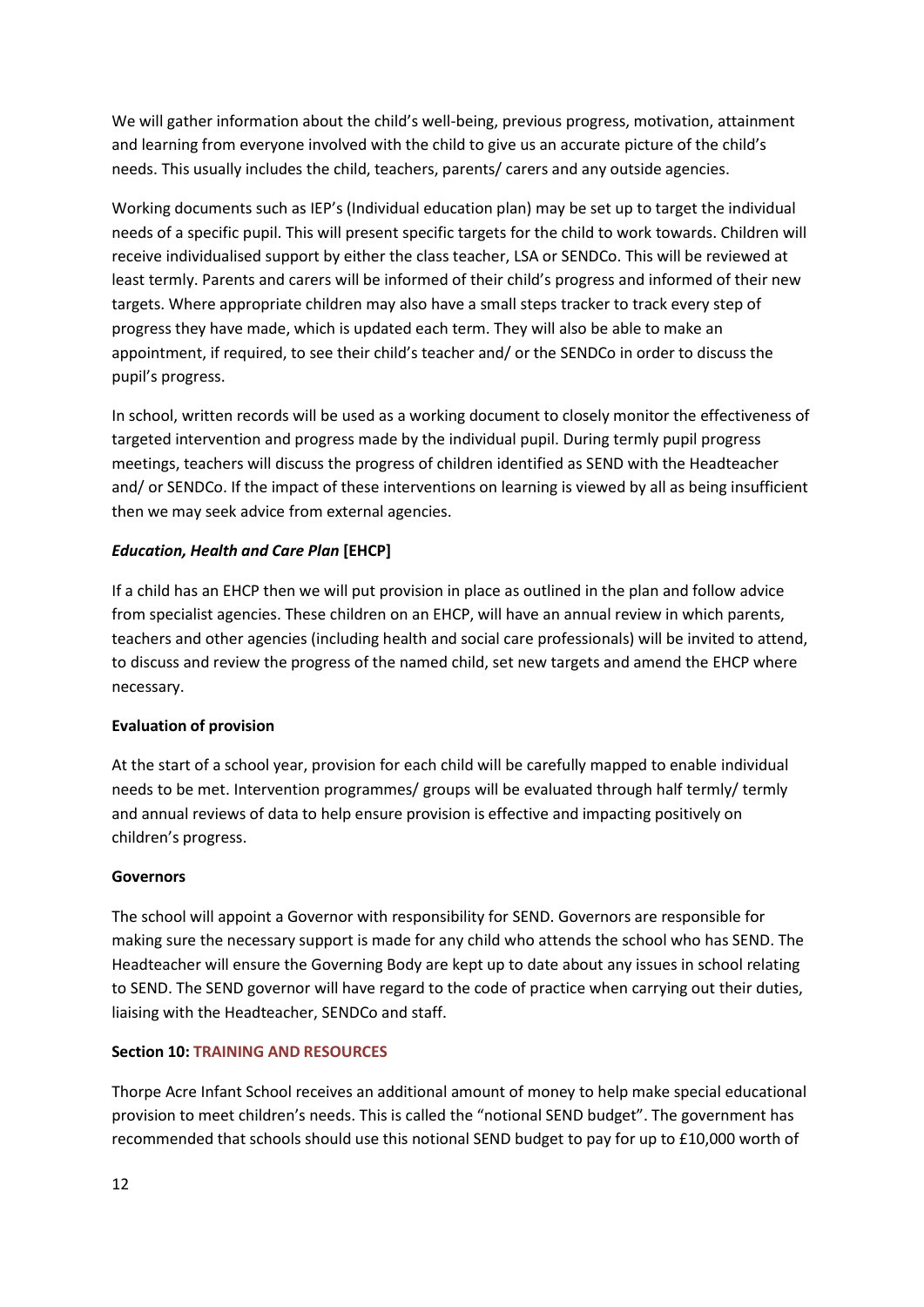special educational provision per child. If a student with SEND requires more than £10,000 worth of special educational provision, the local authority can be asked to provide 'top up' funding.

Some students with an EHCP may be allocated a personal budget by the local authority. A SEND personal budget is a sum of money made available where not be possible to meet the child or young person's learning needs from the high needs funding made available to schools. It can be used to arrange and pay for some of the support agreed in the child or young person's Education, Health and Care plan. The amount that is allocated depends upon the needs and outcomes identified in the plan, and can alter as they change.

Skills audits may be carried out during the academic year, allowing training needs to be identified. A rolling programme of training can then be delivered. As part of the induction programme and relevant to an appointment for new staff, all members meet with the SENDCO to explain the structures and systems in place around the school's SEND provision and practice and to discuss the needs of individual students.

We recognise the need to train all our staff on SEND issues and we have funding available to support this professional development. We aim to keep all school staff up to date with relevant training and developments in teaching practice in relation to the needs of pupils with SEND. Our school operates the following training programmes:

- Regular CPD sessions related to pupils with additional needs and classroom strategies.
- SENDCO and/or Learning Support Staff attend training and disseminate to the rest of the school;
- SENDCO attends SENDCO-Net meetings to be updated on important National and Local initiatives and to provide an opportunity for SENDCOs to share good practice;
- The SENDCO, with the senior leadership team, ensures that training opportunities are matched to school development priorities and those identified through the use of provision management.

## **Section 11: STORING AND MANAGING INFORMATION**

The school's record keeping is in line with the requirements of the 'Data Protection Act 1998' and also takes into account the provisions of the General Data Protection Regulation (GDPR). The provision made for pupils with SEND is recorded accurately and kept up-to-date.

Provision maps, IEP'S, pupil profiles and SEND plans provide accurate information to evidence the SEND support that has been put in place over the pupil's time in school as well as its impact. As these are working documents therefore teachers need regular access to their SEND file. These are stored in a location to restrict access as appropriate. More detailed and personal documents are held by the SENDCo in a secure location.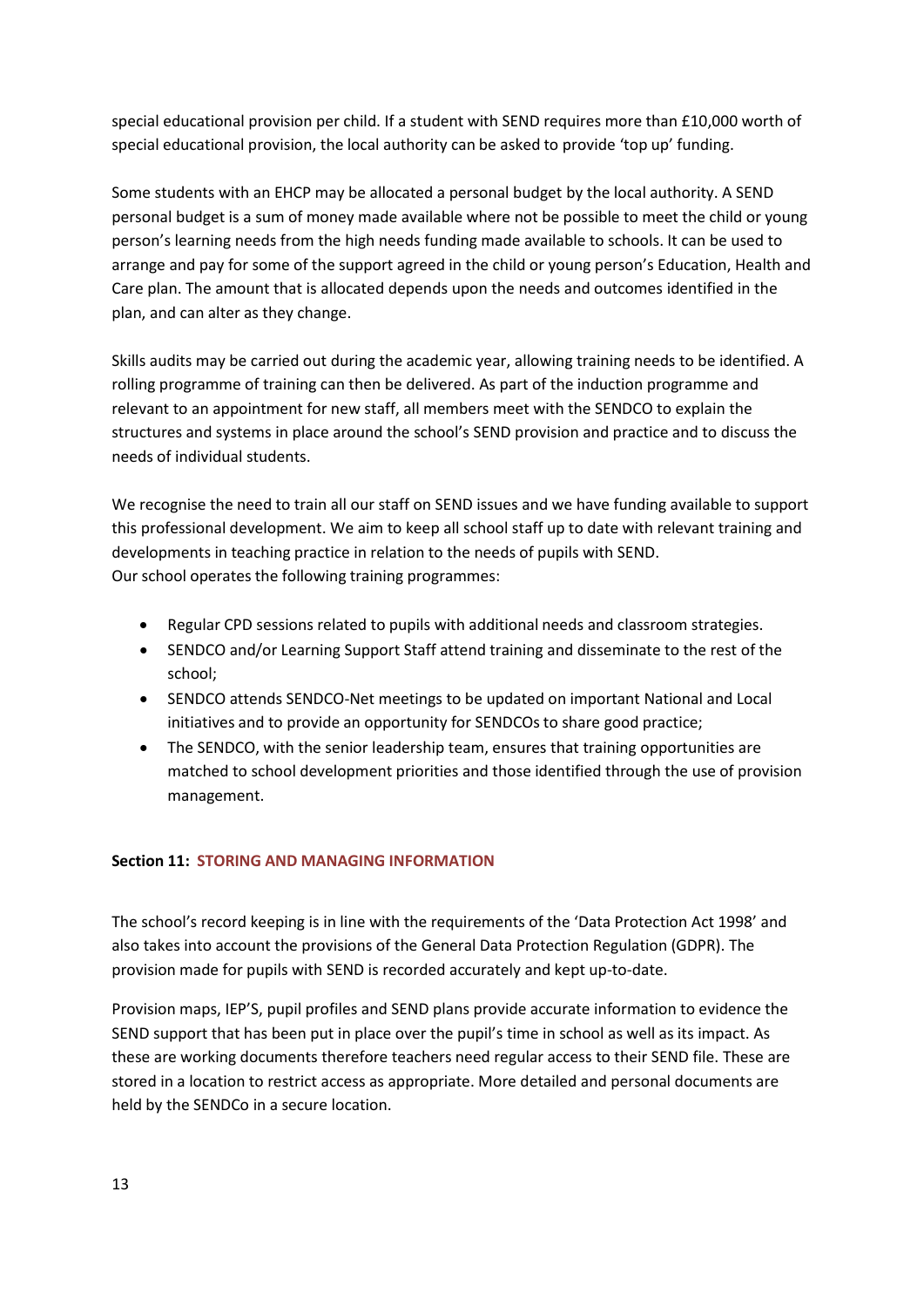When a child makes their transition to a new school, it is important that the information is passed on. The SENDCo is responsible for ensuring that this is done in a secure way and should seek a receipt from the new school. Parents are entitled to view their own child's documents. All information must be kept confidential between all parties involved.

## **Section 12: ACCESSIBILITY**

When a child starts our school, any concerns around their ability to access the site, educational provision or learning are discussed with the child, their parents, teachers and other relevant professionals. Facilities currently in place are:

- $\checkmark$  The main building is accessible through the main entrance or classroom doors at the back of the school.
- $\checkmark$  We have accessible toilets on the ground floor.
- ✓ Hand rails are installed to aid entrance in and out of the school.
- $\checkmark$  The dining room is accessible on the ground floor, via ramps and a surrounding path;
- $\checkmark$  There is a separate medical room;
- $\checkmark$  There is a disabled toilet facility
- $\checkmark$  There are designated parking spaces in the drop off zone outside the main school reception.
- $\checkmark$  Flexible timetabling is arranged according to need.

All children, if needed, can have access to a variety of resources such as pen/pencil grips, coloured overlays, visual prompts on desks and classroom walls. Additional aids such as writing slopes and spellcheckers are available as necessary. Alternative forms of recording are encouraged such as oral presentations, mind maps and ICT.

Written information can be provided in preferred formats to enable everyone to access it.

Pupils are encouraged to access the wider life of the school community. Activities and school trips are available to all. Risk assessments are carried out and procedures are put in place to enable all children to participate. If a risk assessment suggests that additional support is required then arrangements can be made for a TA, parent or carer to accompany the child in addition to the usual school staff. Individual needs can be discussed with the SENDCo.

If needed, we ask various outside agencies to help with assessing the needs of pupils to ensure they are able to access the school and learning to the best of their ability. Advice from Occupational Therapists, Physiotherapists, Health and Safety personnel at County Hall alongside the Specialist Teaching Service is sought to enable this to happen.

Our school has an 'open door' policy and if parents and carers require information about accessibility to the grounds and/or curriculum they can make an appointment by calling our school office to arrange a meeting.

For any other information please refer to our 'Accessibility plan'.